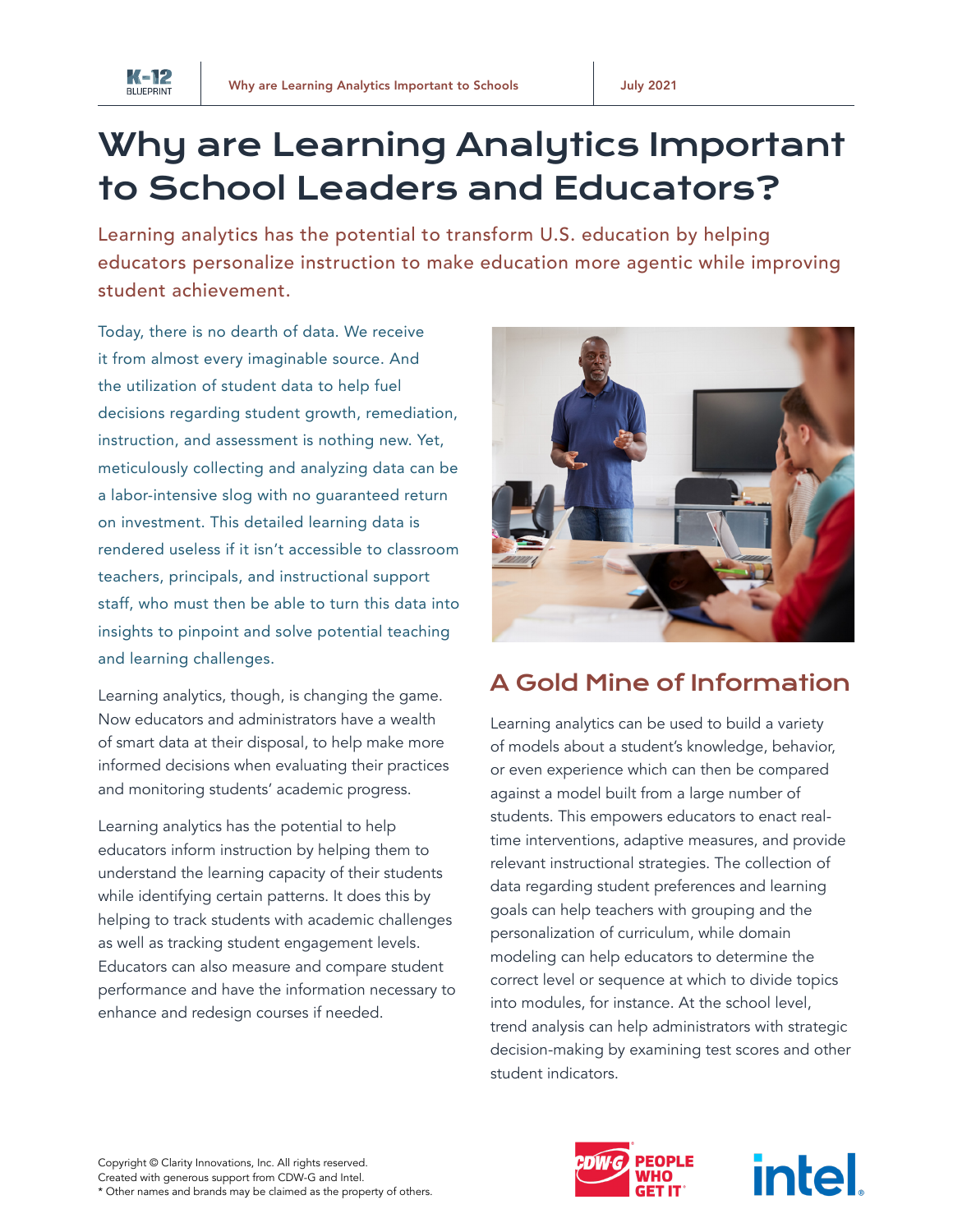

#### Common Obstacles

While learning analytics' systems can help schools with self-service reporting and advanced data provisioning, it is not without its challenges in terms of implementation. Limited budgets and resources as well as difficulty in integrating information from various sources can sometimes be barriers. Other possible barriers could include:

- Administrators, faculty, and staff may mistrust institutional data, measurement, analysis, and reporting;
- Utilizing advanced analytics requires sufficient technical resources and a knowledgeable staff;
- Schools and districts may lack the ability to combine data from different systems; and,
- Privacy and policy must be considered when collecting, storing, and analyzing student data.

#### Developing Data-Friendly **Strategies**

For many school districts, utilizing learning data is often an intensive, manual process of extracting reports individually from multiple systems, then piecing these insights together into a format useful for decision-makers. This data isn't always valuable due to what data is captured and what data can be extracted from learning management systems (LMS) and student information systems (SIS). New learning analytics tools, however, can capture data from multiple sources then present that information in clear reports at the student, classroom, school, and district levels to reveal new associations. Predictive and prescriptive tools identify individual learning needs for students and help teachers address them more quickly than is possible with current assessment methods.

Copyright © Clarity Innovations, Inc. All rights reserved. Created with generous support from CDW-G and Intel.

That said, K–12 schools should have a clear strategy for utilizing learning analytics to drive instructional improvement. And these improvements deepen as the ability to analyze data deepens. A culture of data-fueled insights depends on the engagement of school leaders, as educators and administrators will only be as committed as the perceived value in turning insights into real-world success.

Schools must establish a strong culture of data use to ensure that data-based decisions are made frequently, consistently, and appropriately. District and school-level IT staff need to join with assessment, curriculum, and instruction staff to iteratively improve data collection and analysis. Some questions to consider when looking through data include which instructional materials have been most effective and if the practices exhibited by successful teachers might serve as a model for others.









2